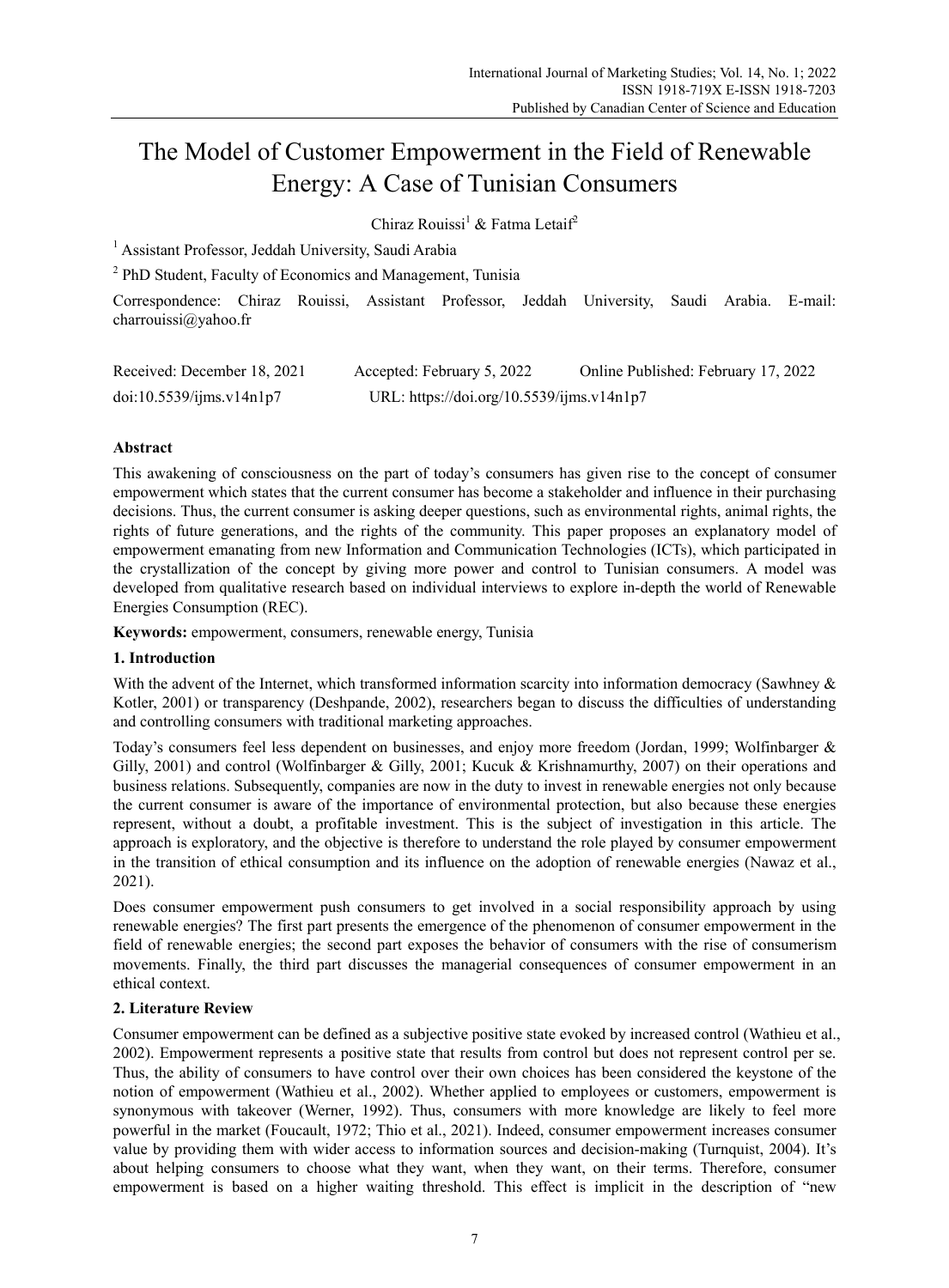consumers" (Traulsen & Noerreslet, 2004) and consumers are becoming increasingly demanding (Koco, 2000). Thus, the adequate level of consumer expectation is supported to be dynamic and more changing than their desired service expectations (Parasuraman et al., 1991). As a result, it can be seen that consumer empowerment is beneficial to the consumer (Goldsmith, 2005; Henry, 2005; Pitt et al., 2002; Newell, 2003; Arsy, 2021). In addition, the notion of empowerment is equated by several authors with consumer-centric marketing strategies. This is because consumer-centric marketing strategies focus on creating value by providing customers with the service they need. This value creation is achieved through a combination of technologies focused on various processes. These processes allow customers to be the focus of all activities, helping them design product features or choosing the most appropriate level and type of service and informing them about new products of interest (Paulin et al., 2000). It is a customer-centric strategy (Rangaswamy, 2001), which is the meaning of consumer empowerment, as it seeks to give control to consumers (Parasuramam, 1997).

Today's consumers are often seen as co-creators of value (Senge & Carsted, 2003). Indeed, this establishment of consumer culture has been accompanied by a growing concern among many consumers about the impact of their consumption levels in general on the natural environment as well as on their well-being and that of others (Diamantopoulos et al., 2003; Strong, 1996; Shaw & Clarke, 1999). An increasing number of people seek to act beyond their immediate interests as consumers and to examine the impact of their choices on society at large (Doane, 2001). In this context, the notion of consumer empowerment has contributed to the emergence of consumer citizenship (Lang & Gabriel, 2005; Laksito & Yudiarta, 2021). Several examples illustrate the pressure on companies to comply with ethical rules. Similarly, we can cite the boycott of Shell in 1995 because of their oil platform Brent Spar (Grolin, 1998), the calls strongly denouncing genetically modified foods (Gaskell, 2000), or the boycott against Nike in response to child labor (Tomolillo  $\&$  Shaw, 2003). The fact that large multinationals are confronted with consumers enjoying increasing power by crystallizing the notion of empowerment (Clouder & Harrison, 2005) has pushed organizations such as Shell to solve the problem after suffering a temporary loss of sales especially in Germany (Grolin, 1998).

Ultimately, it can be concluded that the current consumer enjoying a high level of empowerment is no longer obsessed with purely economic choices but now integrates other discriminating criteria, essentially ecological and social, into his choices. Consumption is no longer an ephemeral act, but rather a long-term action that must preserve the interests of future generations. Non-renewable sources of energy, regardless of estimates of global reserves, are, after all, only a capital stock, while renewable sources are a flow, a continuous income. Thus, it seems natural that day by day, people must rely on this potential and avoid limiting themselves to using energy capital only in an emergency (Boamah, 2021). Similarly, faced with the question of justice and the equitable distribution of natural resources in the world (Maple, 1989) and in the face of an awakening of consciousness among populations, there are more and more people who encourage the use and development of renewable energies (Devine & Wright, 2005). Indeed, the latter makes it possible to reduce the existing gap between countries and help to establish the notions of equality and equitable distribution of benefits (CRC, 1998) so that developing countries that are generally hampered by the lack of natural resources can benefit from these new forms of energy (Angelo, 2021). For example, Nepal has a great untapped hydropower potential, matching the hydroelectric capacity of Canada, the United States, and Mexico. According to the International Energy Agency's (IEA) scenario, global demand for renewables is expected to grow at a compound average annual growth rate of 7.3% between 2007 and 2030. In the United States, one of the countries that consume the most energy, renewables accounted for about 8% of total national energy demand in 2009 and renewable energy consumption increased by 8% between 2008 and 2009.

Again, and as an example, the CEO of the industrial company CSO indicated that a \$20 million investment in energy efficiency was repaid in less than three years and the company saved \$6.2 million in electricity bills. Still, many companies have begun to adopt an appropriate citizenship approach with the new culture and values of consumers such as several cafes that offer a discount for customers who bring their cups or IT companies that have a take-back and recycling program (Kurland & Zell, 2011). Moreover, it is noted that this enthusiasm for sustainable development and in particular renewable energies has flourished in Germany since the oil crisis of 1973 demonstrating the dependence on energy imports (Pulczynski, 1991). The rise of consumer empowerment has been accompanied by the emergence of several new concepts that have come to meet the new requirements.

Thus, green marketing, for example, takes advantage of customers' willingness to buy, and sometimes pay more for products that offer environmental benefits. In this sense, several studies have reported that a large number of customers (40−70%) are willing to pay a surplus of 5−15% for "green" products, including renewable energies (Baugh et al., 1994; Farhar & Houston, 1996, Nakarado, 1996; Farhar, 1994; Ottman, 1993). Thus, several empirical studies have shown that several customers have expressed their willingness to pay more for renewable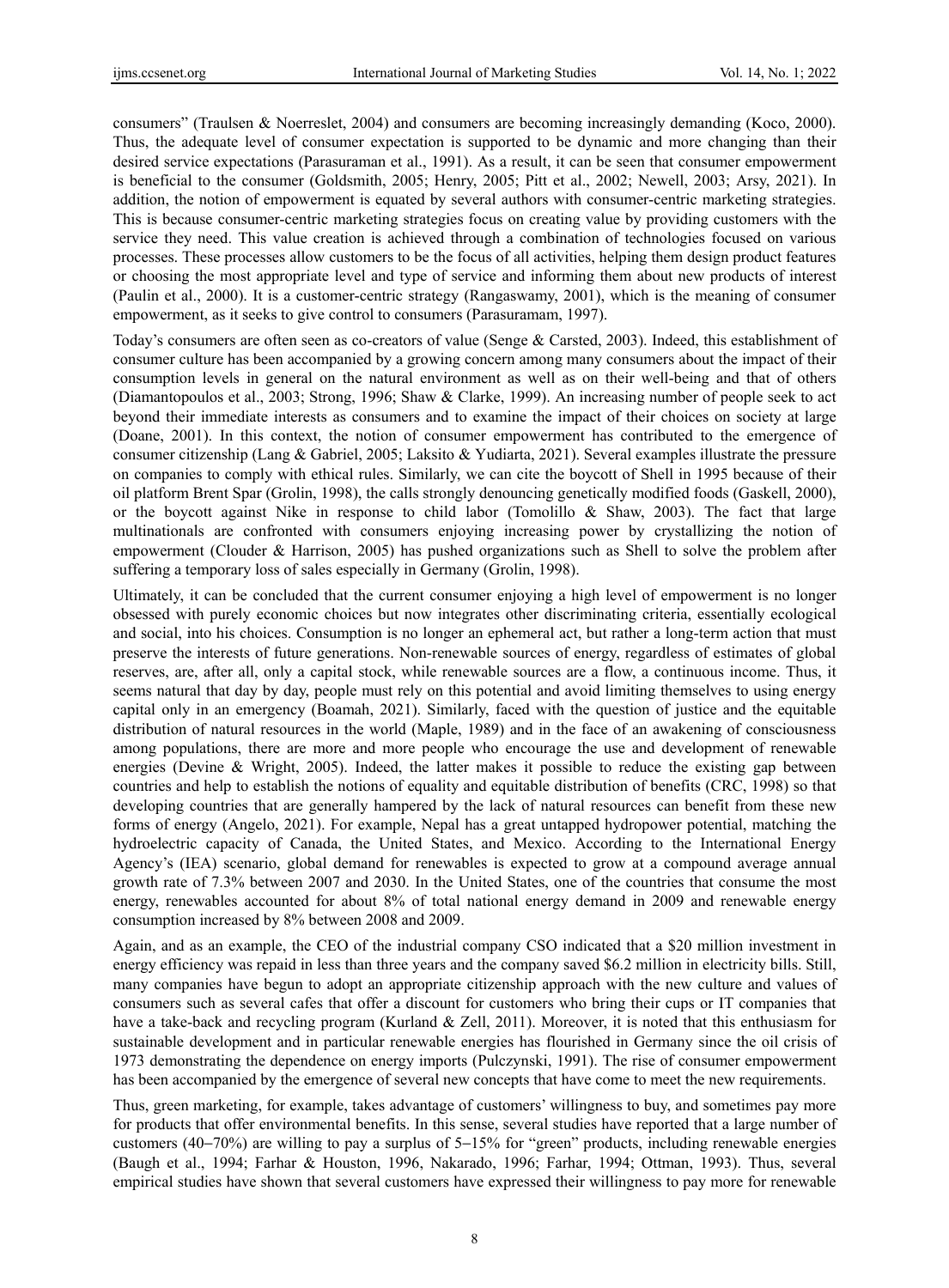energies (Rader & Norgaard, 1996). As a result, proponents of green energy commercialization argue that they have the potential to create a renewable energy market that is not dependent on government policies (Nakarado, 1996; Quartey-Papafio et al., 2021).

This idea is economically defensible, as several polls indicate a large latent demand for renewable energy worldwide (Serchuk & Miller, 1996). This is mainly due to consumers' awareness of their environment and the merits of renewable energy (Harrison, 1997).

Indeed, renewable energy provides various undisputed environmental benefits over other forms of energy (Proops et al., 1996, Chupka & Howarth, 1992). Thus, a customer who buys renewable energies is not able to benefit alone, but this choice will generate a virtuous circle in his region, his country, and even on an international scale.

Again, the use and development of renewable energies ensure the reduction of fuel prices and the risk of supply disruption (Hoff & Herig, 1996). Finally, the consumer empowerment that has been accompanied by the proliferation of "green" products more expensive than regular products (Wasik, 1996; Ottman, 1993; Cairncross, 1992; Vandermerwe & Oliff, 1990; Simon, 1992; Shah et al., 2021) is proof that today's consumer has reached a threshold of accountability that guarantees the development of renewable energies independently of government efforts. As a result, all firms can respond effectively to this new dominant paradigm.

## **3. The Ethical Economics of Renewable Energies**

## *3.1 Germany: A Model to Follow*

The German discourse on renewable energy began during the 1973 oil crisis, which highlighted the dependence of some countries on the international supply of energy (Pulczynski, 1991).

In 1980, scientists from the Institute of Applied Ecology in Fribourg published a work featuring alternative energy scenarios (Krause et al., 1980), with a particular focus on energy conservation. Moreover, the wind energy sector is a very good example of technological evolution and the emergence of the renewable energy industry in Germany. But this success of the German business model in terms of renewable energy is also due to the efforts made by the state. Indeed, government projects to support renewable energy in Germany began in 1974 with the Federal Government's Framework Program for Energy Research (Pulczynski, 1991).

A large number of federal programs dispersed regional and local supports were available to support investments in renewable energy generation through grants, tax incentives, or subsidized loans (Grotz, 2002). Nevertheless, all these efforts made by the State and the various stakeholders promoted the renewable energy sector emanated from the will of the population and in particular of consumers. Indeed, renewable energies, which have always received various forms of political support (Wiser & Pickle, 1997), have become, today, a popular demand (Nakarado, 1996), so some authors even suggest that public policies that support these technologies will no longer be needed (Bohi & Montgomery, 1997). Indeed, Germany is probably the country in Europe and the world that is the most advanced in the transition of energy, in the exit from a centralized energy system and dependent on resources of fossil origins.

## *3.2 Corporate Social Responsibility: Imposed Requirements or Strategic Choice*

Faced with the awakening of consumer consciousness and especially with the rise of consumerism movements, companies are imposing strict regulations on pollution and environmental protection. This no longer even represents a choice but a requirement under penalty of being sanctioned and boycotted by its customers. Thus, various companies invest in environmental protection not out of concern for future generations but rather to improve their brand image. In addition, other companies have even specialized in this new environmental sector and have managed to raise millions of dollars in revenue.

## 3.2.1 Boycott the Lethal Weapon of Consumers

Historically, the boycott is attributed to several spectacular successes. For example, Wolman (1916) and Laidler (1963) decry how boycott was key to the success of labor movements in the United States at the turn of the twentieth century. The boycott organized by Gandhi as part of a strategy of non-violent action resulted in Indian independence in 1947 (Bondurant, 1965).

Rosa Parks' refusal to give up her seat on a bus to a white man triggered the Montgomery bus boycott in 1955, a boycott that almost caused the bus company to go bankrupt because it was supported by more than 90 percent of blacks. Similarly, a boycott campaign against ExxonMobil, organized in the face of its opposition to climate change theories, has led to the loss of more than a million British motorists according to a study conducted by the MORI Institute, as he pointed out high levels of consumer interest in corporate responsibility in the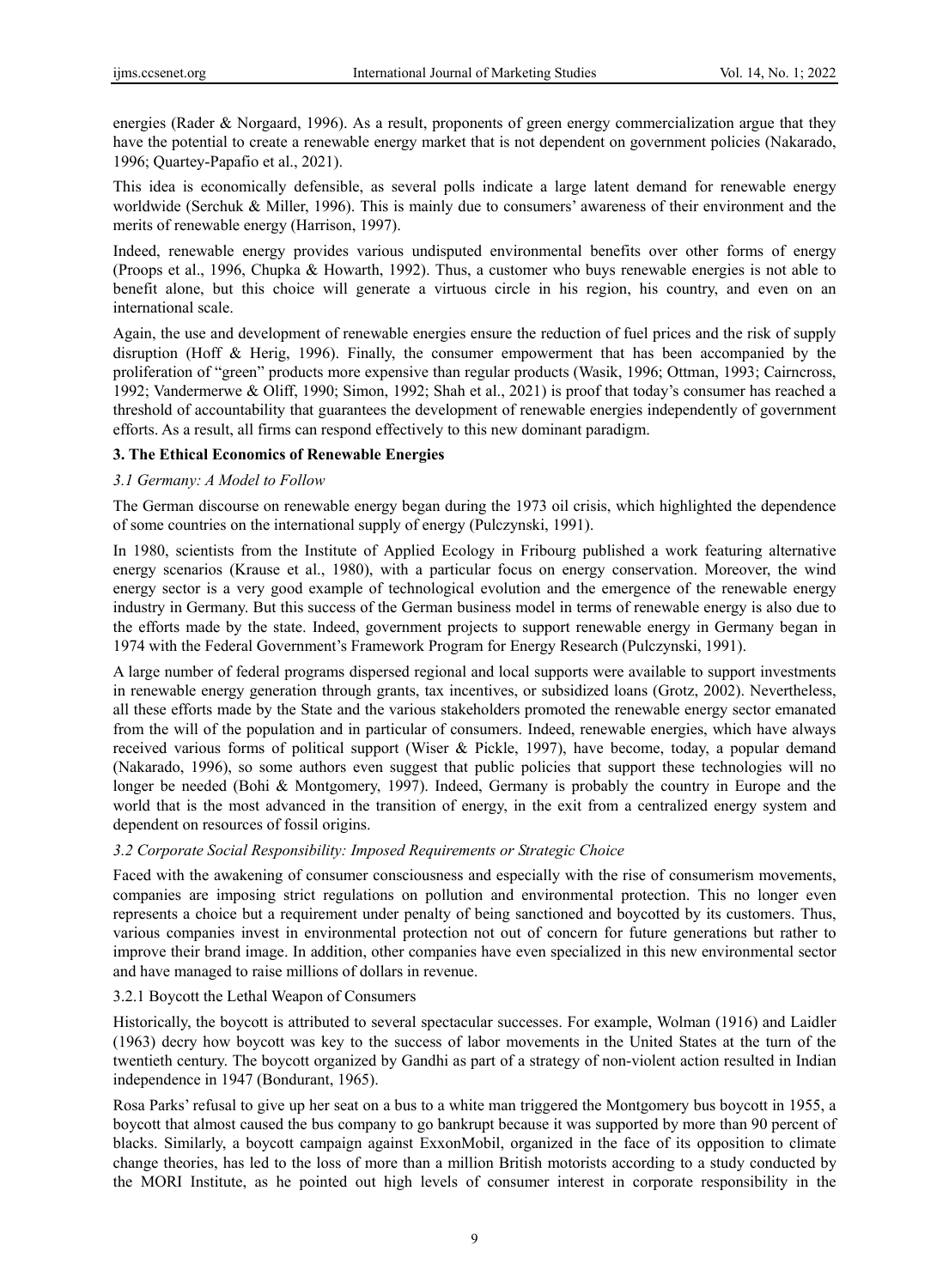Millennium Survey, administered to 25,000 consumers in 23 countries (Environics, 1999): Worldwide, 40% of the 25,000 respondents thought last year about punishing a specific company perceived as not being socially responsible. Meanwhile, consumers were all equally likely to "reward" a society perceived as socially responsible. The reason for all these and other actions is that today's consumer wants to buy products for themselves while ensuring the sustainability of the outside world (Harrison, Newholm, & Shaw, 2005). For this, data from various surveys suggest that up to 90% of consumers consider the factor of corporate responsibility in their purchases (Vogel, 2005). It follows from the above that the consumer market has become lucrative and represents a rather interesting niche.

### 3.2.2 The Ethical of Economics

Various associations have produced reports on the profitability of corporate responsibility actions, such as "Business for Social Responsibility", "The World Business Council for Sustainable Development" and "The International Business Leaders Forum". These reports highlight the benefits of citizen actions.

Even governments produce business cases on the subject of citizen actions such as the UK Department of Trade and Industry which supports the idea that corporate social responsibility represents not only benefits for society but also the business community. Indeed, various studies have noted that the most responsible companies are the most profitable (Vogel, 2005).

This is undoubtedly due to the change in the structure of current consumer behavior. Moreover, Vogel (2005) mentions a European study in 2004 where they find that 75% of respondents indicated that they would modify their purchases because of social and environmental criteria. Recent data and examples from the UK are also suggestive of growing support for ethical consumption. For example, fair trade sales doubled in the UK between 2003 and 2005, from £92.3 million to £195 million (Grande, 2007). Still, the Ethical Consumerism Report in 2005, published a British survey produced by The Co-operative Bank, which found that 54% of respondents in 2004 agree with the statement: "As a consumer, I can identify socially responsible companies." Only 17% disagreed with the statement (the figures were 51% and 26%, respectively, in 1999). The same report identifies nearly £26 billion in "ethical spending" in 2004 (up 15.4% from 2003), including £4 billion in food spending (including organic and vegetarian products), £2.6 billion in "green homes" (e.g., the energy efficiency of electrical appliances), £1.6 billion in travel and transport, £7 billion in personal items (e.g., clothing), and £10.6 billion in ethical finance (e.g., ethical investments). The calculations include boycotts. Also, the ethical brand image was very important for the building of the reputation of all firms. Like what the company Innocent Drinks, leader of the smoothie market in the United Kingdom (2005) with more than 60% market share and the £100 million plays its major asset via its ethical image by setting itself as a vision "we want to leave things a little better than we find them." it claims to make 100% natural products that are 100% good for people" (its smoothies are not concentrate-based).

The Toyota Prius, the first mass producer of gas (gasoline) and hybrid electric vehicle, was introduced in Japan in 1997 and entered the American market in 2000. Very quickly, it acquired a loyal clientele among environmentally conscious consumers.

In January 2007, Marks and Spencer announced a five-year program to become the UK's most social-environmental retailer, committing to making the group's carbon neutral and disposal of all waste in landfills by 2014 (Rigby & Harvey, 2007). In addition, Wal-Mart, the world's largest retailer, also announced that it was taking its "first steps towards sustainability" by reducing the energy needs of all existing stores by 20% by 2010 and reducing total carbon dioxide emissions by 25% by 2013. Ultimately, we must conclude with a glowing reality that sustainability now plays an important role and mainstream of current consumption (Rigby, Harvey, & Crooks, 2007). However, what about the Tunisian context? Is the Tunisian consumer ready to accept ethical consumption? Is he willing to pay more for eco-friendly products? Is it conscientious of the importance of renewable energies in the development of the economy?

## **4. Methodology of the Article**

Data collection: Semi-directive interview method

This is exploratory research that has used the semi-directive individual interview as a method of collection given great flexibility and the wealth of information it can generate (Huberman  $\&$  Miles, 1991). With an average duration between 30 and 45 minutes (individual interviews), all interviews took place over four months, from March 2021 to June 2021.

The semi-structured interviews were conducted as follows: they were 12 individual interviews with people aged between 35 and 55, with a diploma of bachelor's degree or master's degree. The interview guide was divided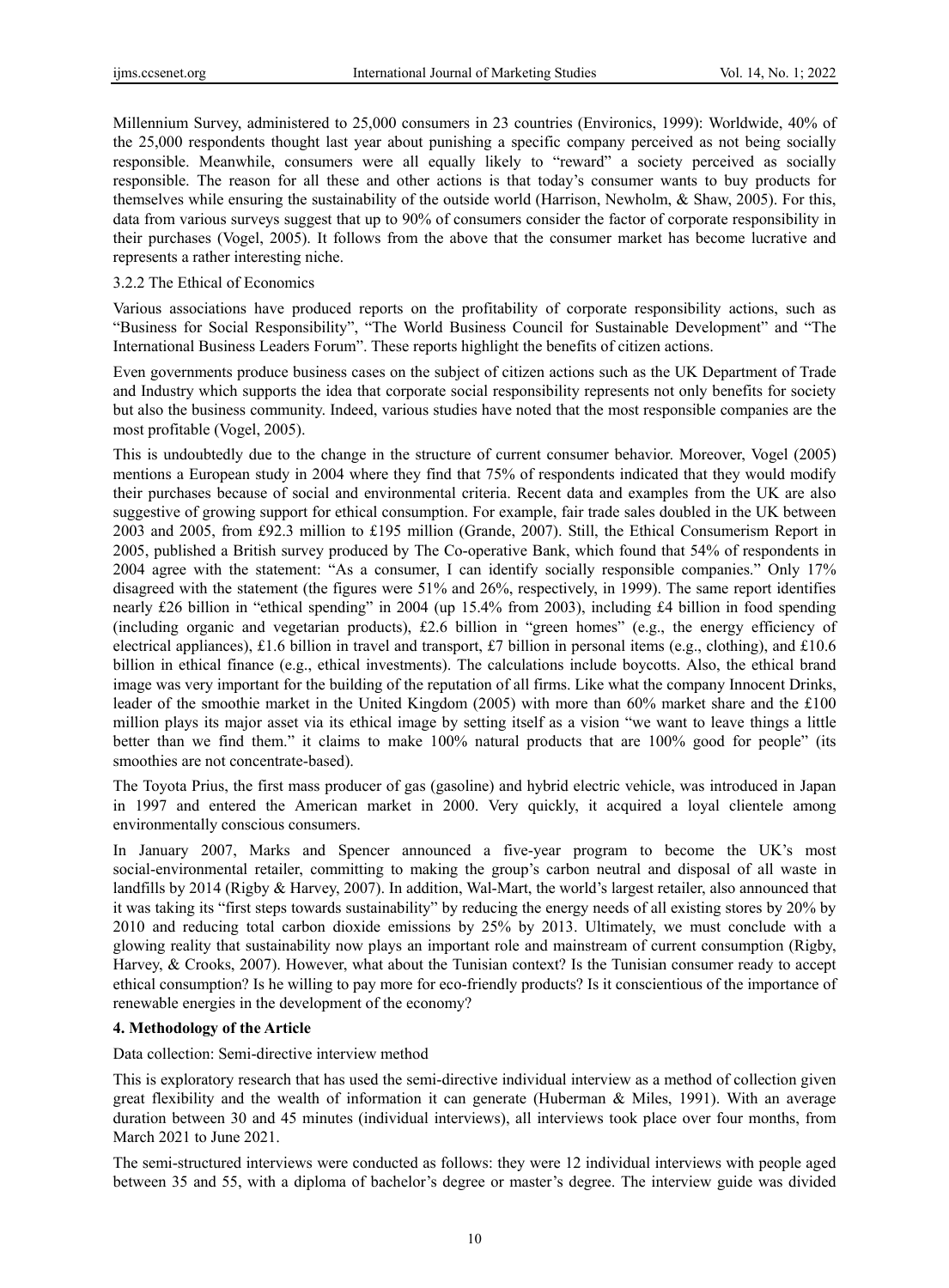into four parts: the first concerns the empowerment of the Tunisian consumer, the second applies to ethical consumption, the third applies to renewable energies and socially responsible companies and the last part concerns the profile of the consumer.

#### **5. Proposal of the Conceptual Model**

Thus, to check whether the entire Tunisian population is finally ready for the adoption of these renewable energies or just an elite is to understand the relationships between the concepts identified in the proposed model. Thus, we arrive at the conceptual model:



Figure 1. Conceptual model

## *5.1 Presentation of the Concepts*

Here is a brief overview of our concepts in the following:

• The Education: This concept relates to the levels of education of our respondents, i.e., whether they have a secondary, primary, or university level. The level of education is generally considered whether in academic or professional research as a good indicator of the level of awakening consciousness of the individual.

• The Income: Relates to the socio-professional category of the individual and his salary. This is one of the most discriminating criteria in market segmentation and company categorization. It is noted that in general people with a high salary are the most concerned about environmental economic problems because they are already satisfied with their primary needs (physiological, security, Maslow pyramid, etc.).

• The Legal Framework: This is the set of legal rules and laws promulgated by the State to regulate, organize, and above all encourage the market relating to renewable energies.

• The Consumer Empowerment: This concept brings together the notions of power, the consumer's controlling force as well as his spirit of citizenship and socially responsible consumer towards his environment.

#### *5.2 Explanation of the Links Between Research Concepts*

Through the qualitative study that we propose, we will try to interpret the possibility of the existence of certain links without, of course, deciding on the accuracy of these relationships without resorting to a quantitative study. Our interview guide is structured in such a way as to see, at first glance, whether the respondent is well aware of the notion of empowerment and ethical consumption. Thus, we will try to cross these questions relating to empowerment as well as ethical consumption with the income and level of education of the respondent. Subsequently, we will verify the underlying link between socio-cultural characteristics and the degree of consciousness that leads to empowerment. We will then be able to say whether Tunisians with a more favorable professional situation with a higher level of education are better able to be informed consumers and thereby better able to adopt and promote renewable energies even if it is necessary to pay a higher price (the notion of price tolerance). Next, we will focus on the role of the state and in particular on the legal framework.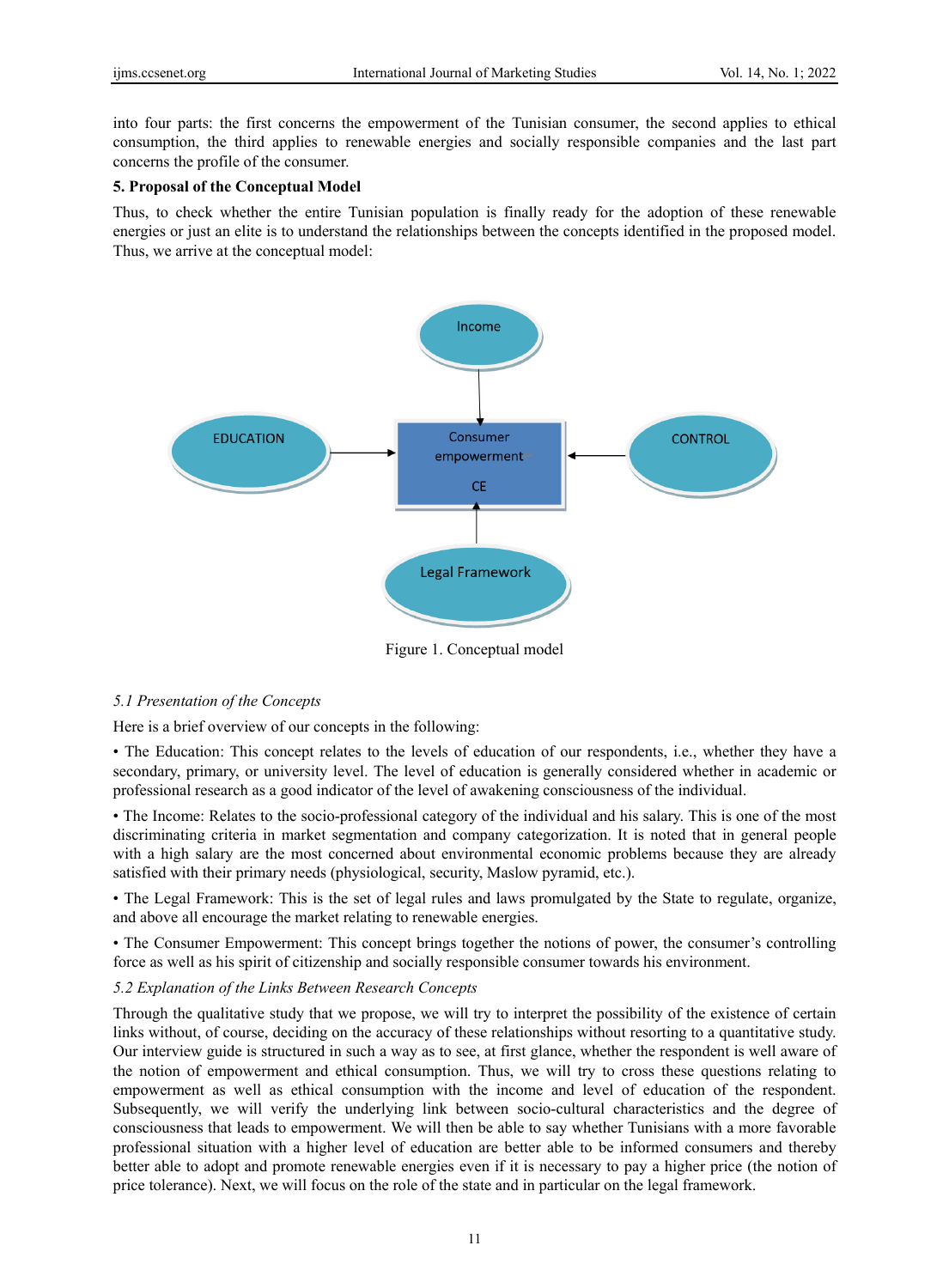Thus, we will try to understand via our study, whether the State via its legal and regulatory system participates in helping the consumer to be more conscientious of his environment. The model takes into consideration the opinion of the Tunisian consumer because he is the center of interest of our work to identify his perspective and his vision of the legal situation and see, in the eyes of the Tunisian citizen, the efforts of the State and its regulations are sufficient or very little developed or unknown to the public. The results of our study will be important to help foreign partners who will be able to know if the Tunisian consumer is finally ready for the adoption of these energies and if so if the whole population is ready or just an elite. Also, the State will be able to know if its efforts are sufficient.

## *5.3 Content Analysis: Data Encoding*

We considered 12 interviews since we start the research and we found that there's certain redundancy, and it is, therefore, necessary to interpret that it exists more or less convergence in the themes addressed. In the same vein, we will present some outputs (released) of the MAXQDA software as well as the R software. These will allow us to better understand the subject and emerge from qualitative conclusions. Thus, we carried out a thematic analysis by grouping all the terms belonging to the same idea or lexical fields. This grouping has allowed us to synthesize information to move from an unprecedented amount of information to very precise, clear, and concise axes. For each theme we used a color code, the major themes have been divided into several sub-themes to better understand the information and analyze it. We have included only the most important outputs for our analysis.

#### *5.4 Presentation of the Corpus*

All the words and expressions mentioned during the 12 interviews are equal to 7176, as shown in the excerpt below.



## **6. Lexical Analysis via MAXQDA and R Software**

The analysis allowed us to understand 8 main themes. The diagram below presents the different themes and sub-themes as well as their frequency of appearance:

## Table 1. The different theme

| Code                                           | All Co |
|------------------------------------------------|--------|
| The importance of RE                           | 35     |
| The empowerment of the Tunisian consumer       | 29     |
| Level of Education                             | 28     |
| The rôle of the Government for the development | 27     |
| Law system                                     | 26     |
| Boycott                                        | 25     |
| Ethic Consumer                                 | 23     |
| Tolerance of the price                         | 23     |

Now we will highlight the frequency of each theme per interview: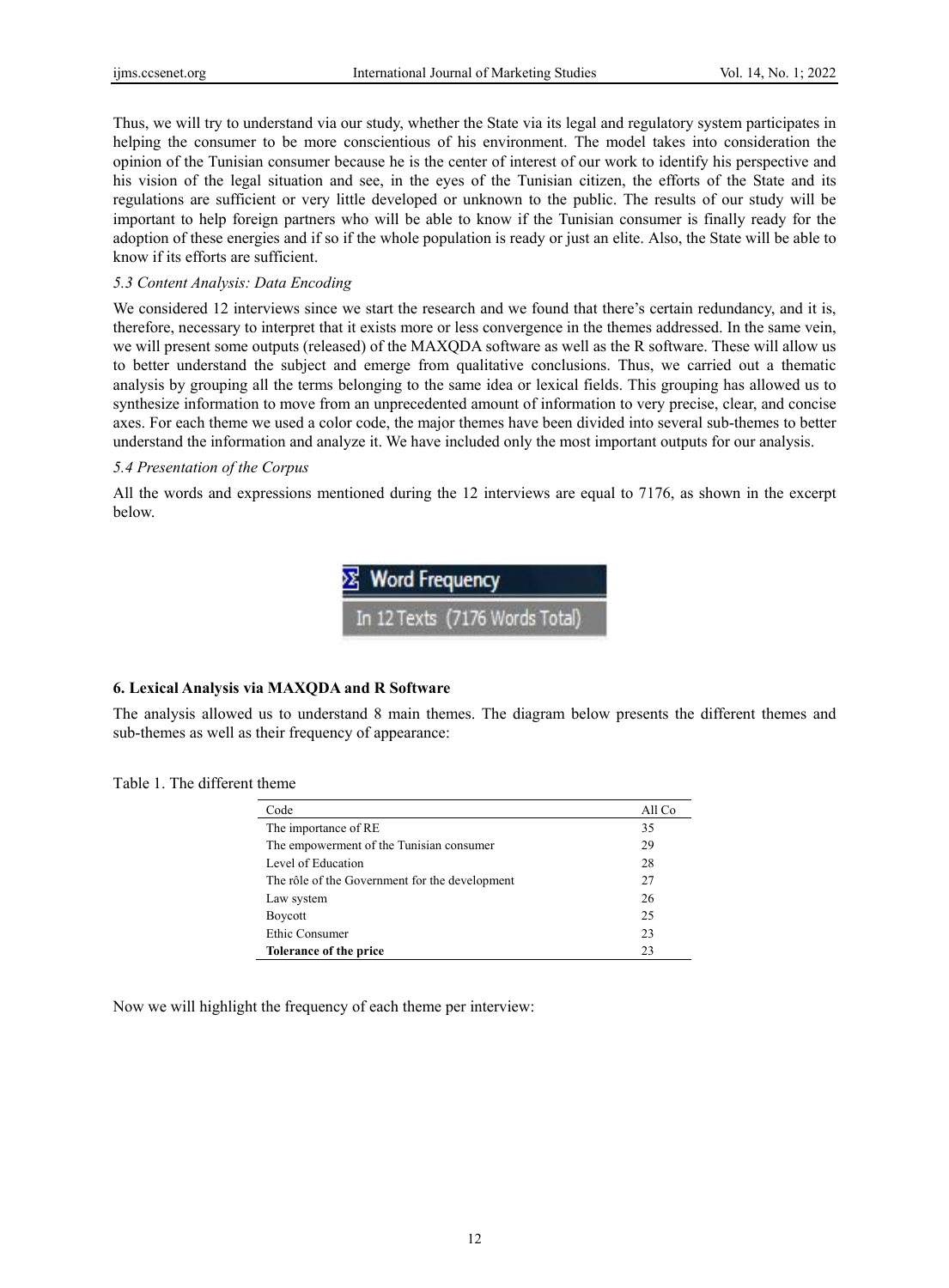| <b>Code System</b>        | L11 | L12 | L10 | L9 | L8 | L7 | L6 | L5             | L4 | L3 | L <sub>2</sub> | L1 |
|---------------------------|-----|-----|-----|----|----|----|----|----------------|----|----|----------------|----|
| The empowerment of the    | 6   | 3   | 3   | 2  |    |    |    | 3              |    |    |                |    |
| consumer                  |     |     |     |    |    |    |    |                |    |    |                |    |
| <b>Ethic Consumer</b>     |     |     |     | 2  |    | 4  |    |                |    |    |                |    |
| Role of the government    |     |     |     |    |    |    |    | 2              |    |    |                |    |
| <b>Importance Of RE</b>   | 4   | ζ   |     |    |    |    |    | $\overline{c}$ |    |    | ৲              | b  |
| <b>LAW System</b>         |     |     |     |    |    |    |    |                |    |    |                |    |
| <b>Tolerance of price</b> | 4   |     | 3   | 4  |    | 3  |    |                |    |    |                |    |
| <b>Level of Education</b> | 4   |     |     | C  |    | 5  |    | 2              |    |    | C              |    |
| <b>Boycott</b>            | 4   |     | 3   | 3  |    | ↑  |    | $\overline{c}$ |    |    |                |    |

Table 2. Frequency of each theme per interview

| Table 3. Frequency of each theme per interview by color |  |  |  |
|---------------------------------------------------------|--|--|--|
|                                                         |  |  |  |

| <b>Code System</b>                 | L11 | L12     | L10 | L9             | L8 | L7 | L6 | L <sub>5</sub> | L4 | L <sub>3</sub> | L2      | L1                       |
|------------------------------------|-----|---------|-----|----------------|----|----|----|----------------|----|----------------|---------|--------------------------|
| The empowerment of the<br>consumer |     |         |     |                |    |    |    |                | ۰  |                |         |                          |
| Ethic Consumer                     |     |         |     |                |    |    |    |                |    |                |         |                          |
| Role of the government             |     |         |     |                |    |    | ۰  | ۰              |    |                |         |                          |
| Importance Of RE                   | ۰   |         |     | $\cdot$        |    |    | ۰  |                |    |                |         |                          |
| LAW System                         | ۰   | ۸       |     | $\blacksquare$ |    |    |    |                |    |                |         |                          |
| Tolerance of price                 | ۰   |         |     |                |    |    |    |                |    |                |         |                          |
| Level of Education                 |     |         |     |                |    | ۰  |    | ٠              |    |                |         |                          |
| Boycott                            |     | $\cdot$ |     |                | ۰  |    |    |                |    | $\cdot$        | $\cdot$ | $\overline{\phantom{a}}$ |

## *6.1 Graphical Analysis*

The graphic analysis of the words most used by interview brings together the most frequent vocabulary per interview and puts in the middle the one that is frequent in all interviews:



Figure 2. The most commonly used words

In addition, does this analysis carried out by the R software make it possible to identify the most used words in the entire space but also by interview.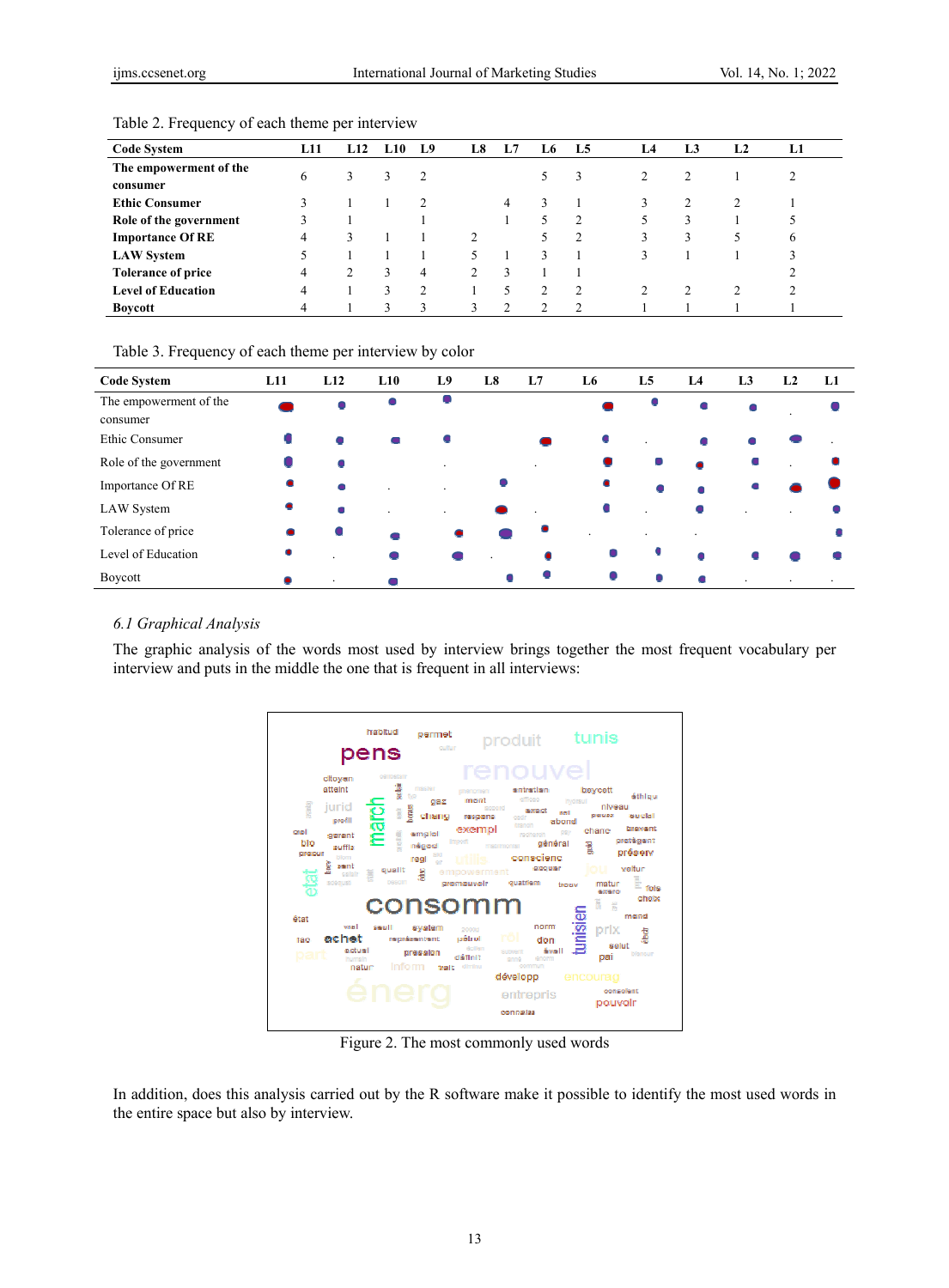

Figure 3. Words used by the interview

## *6.2 Analysis of the Results*

Most respondents believe that the REC sector is becoming "vital" and "essential" for the economy in Tunisia. Through an "energy wealth", Tunisia must know how to exploit "its incredible potential of this energy", also, it is considered "a good solution against the rise in gas and oil prices". Indeed, according to the respondents, the State plays a "preponderant" role. Indeed, it must "punish" polluters and encourage with "subsidies" those who "invest in this sector". Also, it has a role in raising consumer awareness and stresses that the State's efforts remain insufficient. Even if the respondents think that the customer "is not yet king" they think that the Tunisian consumer has more and more value and becomes more and more the center of concern.

In addition, the Tunisian consumer thanks "Internet" and in particular the social networks "Facebook" and "Instagram" and feels the power to control things. Moreover, with the rise and awakening of consciousness, Tunisians are thinking more about fair trade and ethical consumption. Citizens want to "preserve the interests of the community", "save the planet", "consume with future generations in mind".

It is noted that the legal system remains in the eyes of consumers "insufficient" and must be more "encouraging" and «laxer» to encourage the renewable energy sector. Consumers think that the laws are there to help for the "use of EVs." We note that the majority of respondents agree to pay more for products with electronic vehicles EV such as the electric car.

We also notice that more and more Tunisians are imbued with the boycott culture and refuse corporate abuse. Regarding the level of education remains a very important point because our population has been chosen from a CSP A and B + with a university-level mostly with bachelor's degree and master's degree. The latter have met their basic needs and are starting to think about the planet's sustainable development and the green economy. Nevertheless, it may be assumed that categories CSP C and D do not have the same interests.

## **7. Conclusion**

Our article highlights a current context of ambivalence, where the consumer shows that he is willing to pay more to acquire organic products and in particular with renewable energies but it depends on the level of education and the standard of living. De facto, we can ask ourselves if empowerment represents reality for consumers with the emergence of the Internet which plays a major role in the emergence of online communities, where people meet, discuss and exchange on communication platforms. Based on a literature review and a qualitative study, we considered how consumers perceive REC. However, this research is the first step towards a better understanding of consumer empowerment in the context of REC. This article is subject to several limits and obstacles including the technique of sampling by convenience which does not give any power of generalization for this work, the work has taken into consideration only the vision of the consumer without identifying the vision of NGOs, associations, and The State.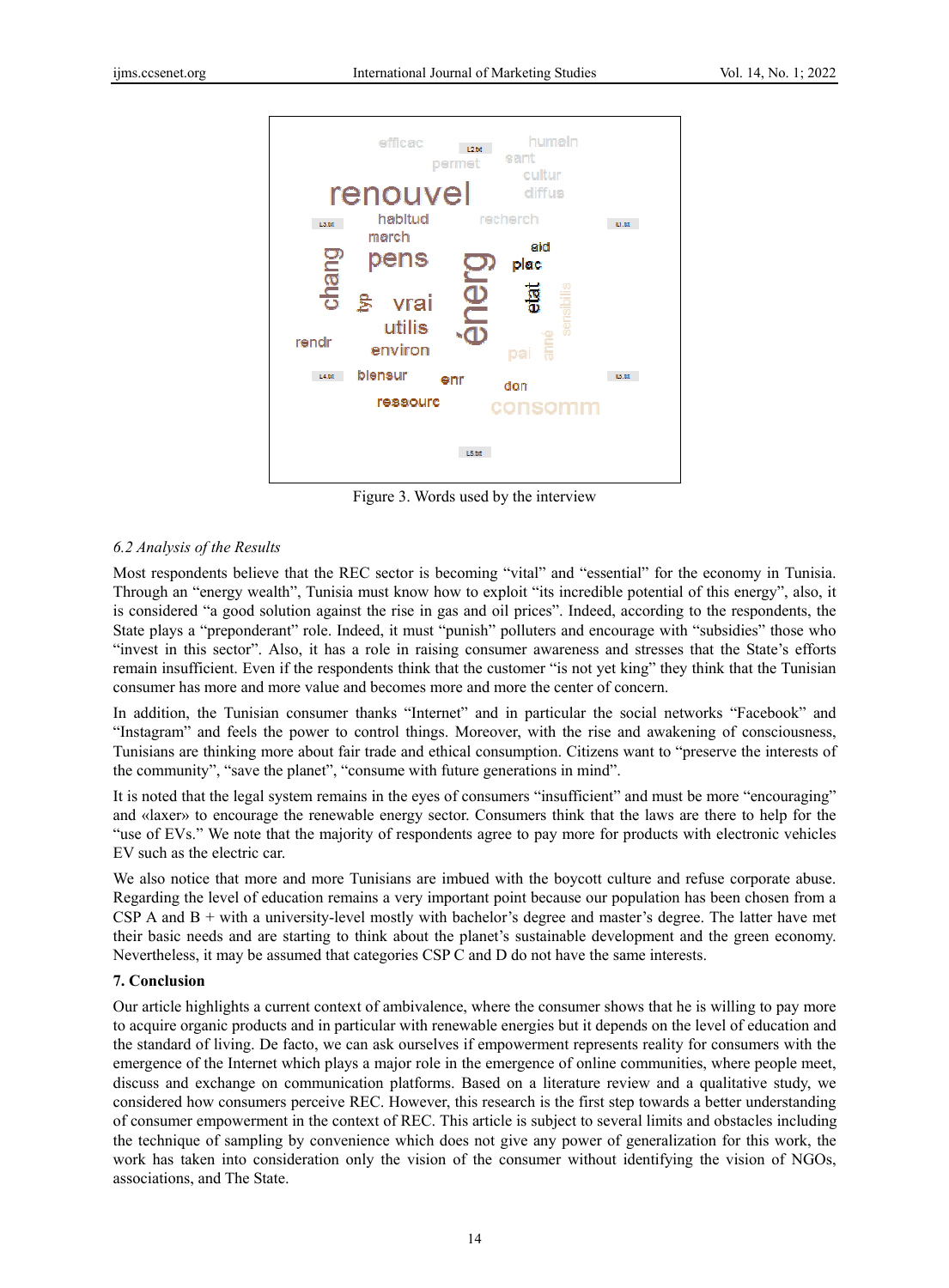#### **References**

- Angelo, J. (2021). Relationship between real effective exchange rate and labor productivity: Empirical evidence. *Management Science and Business Decisions*, *1*(1), 21−28. https://doi.org/10.52812/msbd.18
- Arsy, F. A. (2021). Demand forecasting of Toyota Avanza cars in Indonesia: Grey Systems Approach. *International Journal of Grey Systems*, *1*(1), 38−47. https://doi.org/10.52812/ijgs.24
- Auger, P., Devinney, T. M., Louviere, J. J., & Burke, P. F. (2008). Do social product features have value to consumers? *International Journal of Research in Marketing*, *25*(3), 183−191. https://doi.org/10.1016/j.ijresmar.2008.03.005
- Boamah, V. (2021). Forecasting the demand of oil in Ghana: A statistical approach. *Management Science and Business Decisions*, *1*(1), 29−43. https://doi.org/10.52812/msbd.25
- Bourdieu, P. (2018). Distinction: A social critique of the judgment of taste\*. *Food and Culture*, 141−150. https://doi.org/10.4324/9781315680347-10
- Bowers, M. R., Martin, C. L., & Luker, A. (1990). Trading places: Employees as customers, customers as employees. *Journal of Services Marketing*, *4*(2), 55−69. https://doi.org/10.1108/eum0000000002512
- Bradfield, M., Friedman, M., & Friedman, R. (1982). Free to choose: A personal statement. *Canadian Public Policy / Analyse De Politiques*, *8*(2), 265. https://doi.org/10.2307/3550171
- Brown, S. (1995). Postmodern marketing research: No representation without taxation. *Market Research Society Journal*, *37*(3), 1−21. https://doi.org/10.1177/147078539503700306
- Clarke, G. (2006). 'The ethical consumer' edited by Rob Harrison, Terry Newholm and Deidre Shaw Sage, London, UK; 2005; ISBN: 141290353X; 259 pages. *Journal of Consumer Behaviour*, *5*(1), 95−96. https://doi.org/10.1002/cb.36
- Cochoy, F. (1998). Another discipline for the Market Economy: Marketing as a performative knowledge and know-how for capitalism. *The Sociological Review*, *46*(1\_suppl), 194−221. https://doi.org/10.1111/j.1467-954x.1998.tb03475.x
- Csikszentmihalyi, M. (1999). If we are so rich, why aren't we happy? *American Psychologist*, *54*(10), 821−827. https://doi.org/10.1037/0003-066x.54.10.821
- Danyel, R. (2002). *Handbook of Renewable Energies in the European Union*. New York. https://doi.org/10.3726/978-3-653-01905-6/13
- Deshpandé, R. (2002). Performance companies. *Journal of Medical Marketing*, *2*(3), 225−231. https://doi.org/10.1057/palgrave.jmm.5040080
- Devine-Wright, P. (2005). Beyond nimbyism: Towards an integrated framework for understanding public perceptions of wind energy. *Wind Energy*, *8*(2), 125−139. https://doi.org/10.1002/we.124
- Dholakia, N., Darmody, A., Zwick, D., Dholakia, R. R., & Fırat, A. F. (2020). Consumer choice-making and choicelessness in hyper-digital marketspaces. *Journal of Macromarketing*, *41*(1), 65−74. https://doi.org/10.1177/0276146720978257
- Diamantopoulos, A., Schlegelmilch, B. B., Sinkovics, R. R., & Bohlen, G. M. (2003). Can socio-demographics still play a role in profiling green consumers? A review of the evidence and an empirical investigation. *Journal of Business Research*, *56*(6), 465−480. https://doi.org/10.1016/s0148-2963(01)00241-7
- Diener, E. (2000). Subjective well-being: The science of happiness and a proposal for a national index. *American Psychologist*, *55*(1), 34−43. https://doi.org/10.1037/0003-066x.55.1.34
- Doane, D. (2001). *Taking Flight: The Rapid Growth of Ethical Consumerism*. New Economics Foundation, London.
- Dobson, A. (1998). Environmental politics and distributive justice. *Justice and the Environment*, 12−30. https://doi.org/10.1093/0198294956.003.0002
- Goldsmith, E. B. (2005). Consumer empowerment: Public policy and insurance regulation. *International Journal of Consumer Studies*, *29*(1), 86−92. https://doi.org/10.1111/j.1470-6431.2005.00384.x
- Gritten, A. (2007). Forum-media proliferation and the demand for new forms of research. *International Journal of Market Research*, *49*(1), 15−23. https://doi.org/10.1177/147078530704900105
- Grolin, J. (1998). Corporate Legitimacy in Risk Society: The case of Brent Spar. *Business Strategy and the*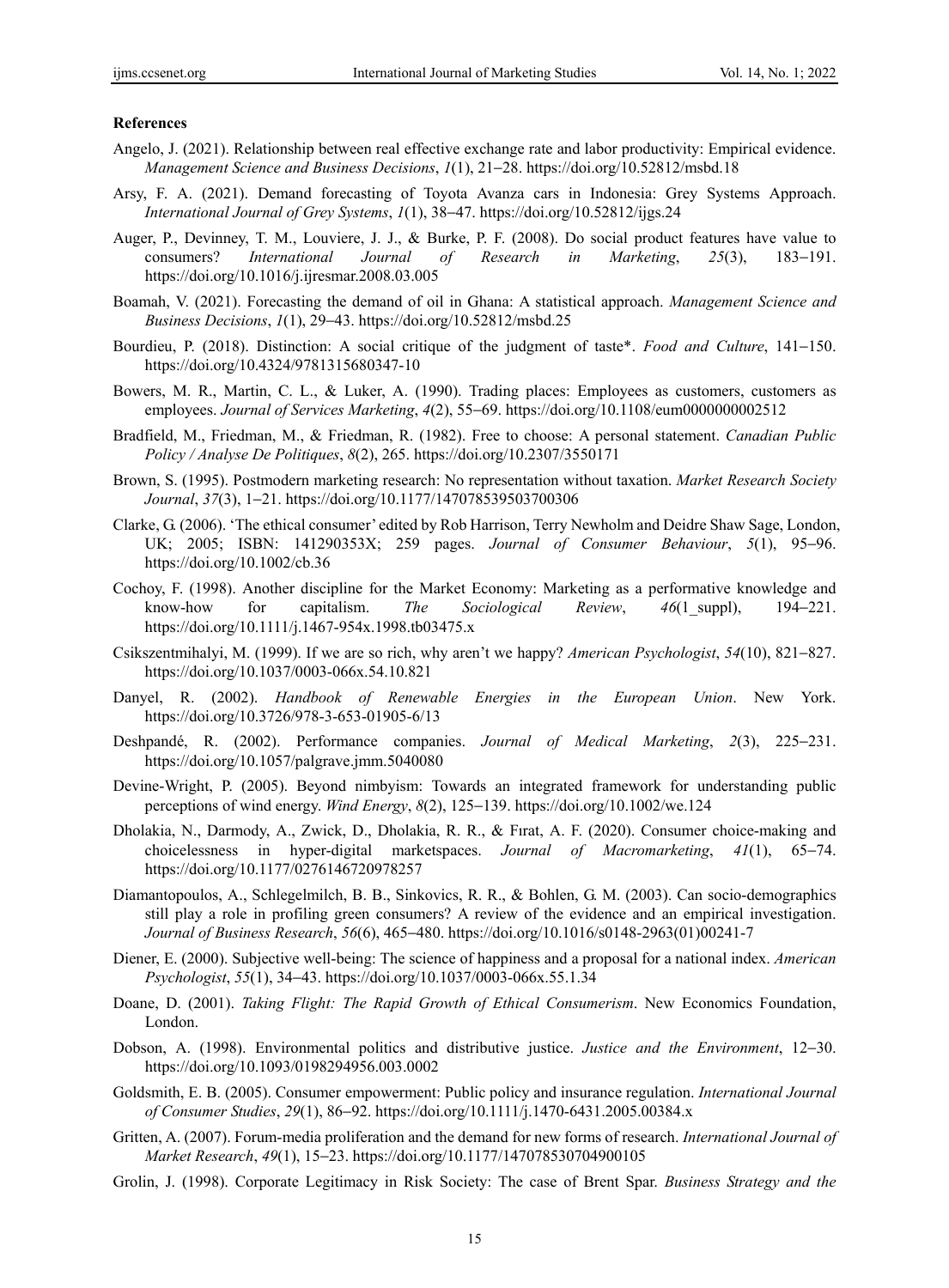*Environment*, *7*(4), 213−222.

https://doi.org/10.1002/(SICI)1099-0836(199809)7:4<213::AID-BSE158>3.0.CO;2-I

- Handlin, O. (1963). Capitalism and freedom. by Milton Friedman with the assistance of Rose D. Friedman. Chicago, the University of Chicago Press, 1962. pp. VI + 202. \$3.95. *Business History Review*, *37*(3), 315−316. https://doi.org/10.2307/3112263
- Harrison, J. H. (2005). Information delivery methods. *Health Informatics*, 61−70. https://doi.org/10.1007/0-387-27652-1\_5
- Henry, P. C. (2005). Social class, market situation, and consumers' metaphors of (dis)empowerment. *Journal of Consumer Research*, *31*(4), 766−778. https://doi.org/10.1086/426610
- Holbrook, M. B., & Hirschman, E. C. (1982). The experiential aspects of consumption: Consumer fantasies, feelings, and fun. *Journal of Consumer Research*, *9*(2), 132. https://doi.org/10.1086/208906
- Hubert, L. D., & Paul, R. (1983). *Michel Foucault: Beyond structuralism and hermeneutics* (afterword by Michel Foucault). Chicago: University of Chicago Press. https://doi.org/10.7208/chicago/9780226154534.001.0001
- Lang, T., & Gabriel, Y. (n.d.). A brief history of consumer activism. *The Ethical Consumer*, 39–54. https://doi.org/10.4135/9781446211991.n4
- Lincoln, N. D., Travers, C., Ackers, P., & Wilkinson, A. (2002). The meaning of empowerment: The interdisciplinary etymology of a new management concept. *International Journal of Management Reviews*, *4*(3), 271−290. https://doi.org/10.1111/1468-2370.00087
- Lusch, R. F., & Brown, J. R. (1996). Interdependency, contracting, and relational behavior in marketing channels. *Journal of Marketing*, *60*(4), 19. https://doi.org/10.1177/002224299606000404
- Lyubomirsky, S. (2006). Happiness: Lessons from a new science − R. Layard. *The British Journal of Sociology*, *57*(3), 535−536. https://doi.org/10.1111/j.1468-4446.2006.00123\_12.x
- Mathur, N. (n.d.). Modernity, consumer culture and construction of Urban Youth Identity in India: A disembedding perspective. *Consumer Culture, Modernity and Identity*, 89−121. https://doi.org/10.4135/9789351507932.n4
- Mock, M. (2000). Soaring into the next decade… planning for the future. *Orthopaedic Nursing*, *19*(2), 14−15. https://doi.org/10.1097/00006416-200019020-00001
- Mowitt, J., Morris, M., & Patton, P. (1980). Michel Foucault: Power, truth, strategy. *SubStance*, *9*(3), 93. https://doi.org/10.2307/3683911
- Nawaz, M., Javed, S., Shah, S. M., Mustafa, M., Unsa, & Namatullah, A. (2021). Conceptualizing supplier work passion in light of the Zigarmi's framework. *Management Science and Business Decisions*, *1*(1), 44−51. https://doi.org/10.52812/msbd.7
- Nicholls, A. J. (2002). Strategic options in fair trade retailing. *International Journal of Retail & Distribution Management*, *30*(1), 6−17. https://doi.org/10.1108/09590550210415220
- Oswald, A. J. (1997). Happiness and Economic Performance. *The Economic Journal*, *107*(445), 1815−1831. https://doi.org/10.1111/j.1468-0297.1997.tb00085.x
- Parasuraman, A., Berry, L. L., & Zeithaml, V. A. (1991). Perceived service quality as a customer-based performance measure: An empirical examination of organizational barriers using an extended service quality model. *Human Resource Management*, *30*(3), 335−364. https://doi.org/10.1002/hrm.3930300304
- Paulin, M., Ferguson, R. J., & Payaud, M. (2000). Business Effectiveness and professional service personnel relational or transactional managers? *European Journal of Marketing*, *34*(3/4), 453−472. https://doi.org/10.1108/03090560010311966
- Perkins, D. D., & Zimmerman, M. A. (1995). Empowerment theory, research, and application. *American Journal of Community Psychology*, *23*(5), 569−579. https://doi.org/10.1007/bf02506982
- Pitt, L. F., Berthon, P. R., Watson, R. T., & Zinkhan, G. M. (2002). The internet and the birth of real consumer power. *Business Horizons*, *45*(4), 7−14. https://doi.org/10.1016/s0007-6813(02)00220-3
- Samli, A. C. (2001). Empowering the American Consumer: Corporate Responsiveness and Market Profitability. *Journal of Consumer Marketing*, *19*(2), 171−173. https://doi.org/10.5860/CHOICE.38-5112
- Sargiacomo, M. (2009). Michel Foucault, Discipline and punish: The birth of the prison. *Journal of Management & Governance*, *13*(3), 269−280. https://doi.org/10.1007/s10997-008-9080-7